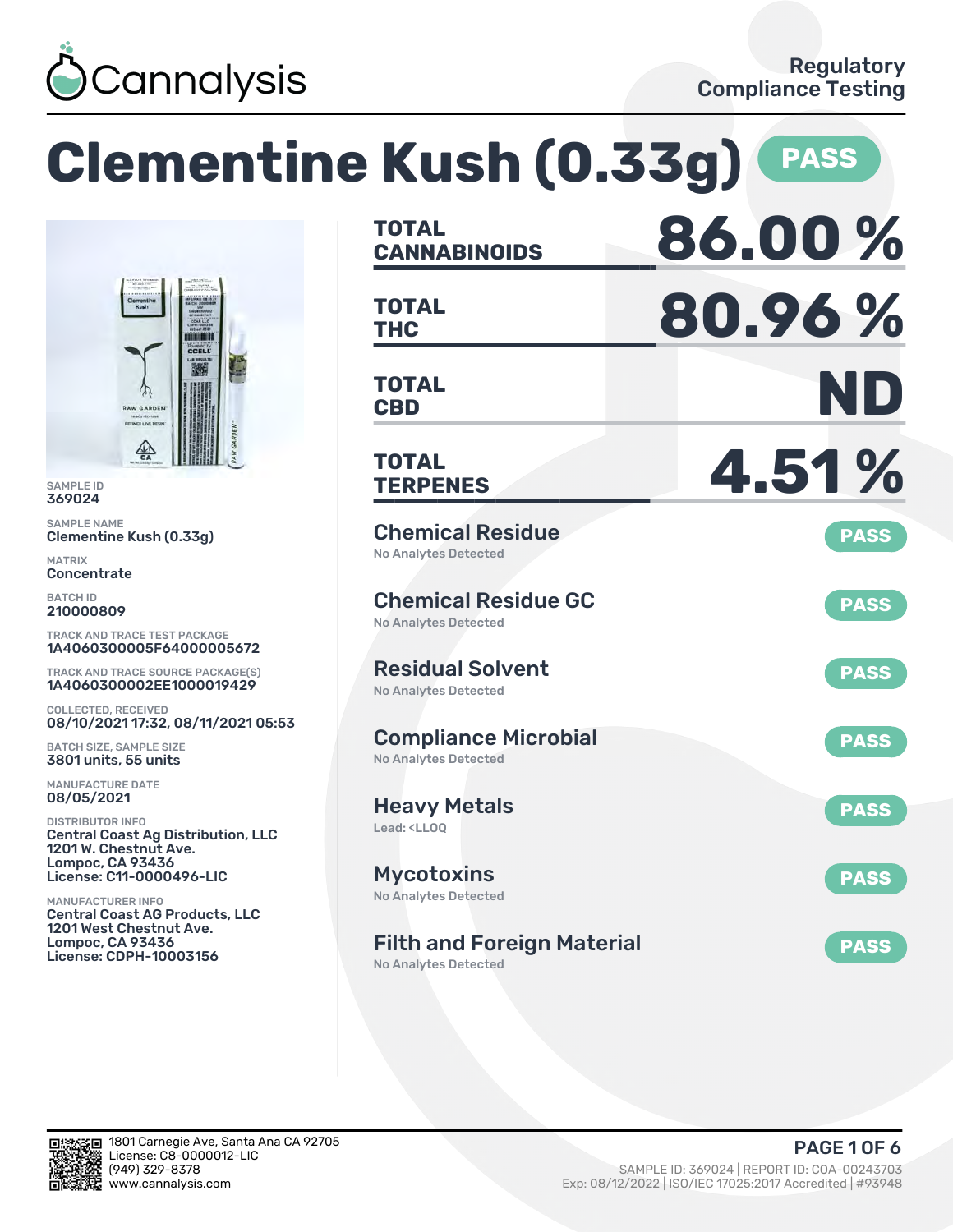

# CANNABINOID ANALYSIS

Total THC,CBD value(s) have been decarboxylated.

| TOTAL THC:          | 809.6 mg/g (80.96 %), 267.17 mg per package |
|---------------------|---------------------------------------------|
| TOTAL CBD:          | ND.                                         |
| TOTAL CANNABINOIDS: | 860.0 mg/g (86.00 %)                        |

UNIT OF MEASUREMENT: Milligrams per Gram(mg/g)

| <b>ANALYTE</b>         | <b>RESULT</b>        | <b>LOD</b> | <b>LLOO</b> | <b>ANALYTE</b>   | <b>RESULT</b>        | <b>LOD</b> | LL <sub>00</sub> |
|------------------------|----------------------|------------|-------------|------------------|----------------------|------------|------------------|
| <b>THCa</b>            | ND                   | 0.2000     | 0.4000      | CBD <sub>v</sub> | <b>ND</b>            | 0.2000     | 0.4000           |
| D9THC                  | 809.6 mg/g (80.96 %) | 0.2000     | 0.4000      | CBGa             | <b>ND</b>            | 0.2000     | 0.4000           |
| D8THC                  | ND                   | 0.2000     | 0.4000      | <b>CBG</b>       | 37.71 mg/g (3.771 %) | 0.2000     | 0.4000           |
| <b>THC<sub>v</sub></b> | 12.68 mg/g (1.268 %) | 0.2000     | 0.4000      | <b>CBN</b>       | <b>ND</b>            | 0.2000     | 0.4000           |
| CBDa                   | ND                   | 0.2000     | 0.4000      | CBC              | <b>ND</b>            | 0.2000     | 0.4000           |
| <b>CBD</b>             | <b>ND</b>            | 0.2000     | 0.4000      |                  |                      |            |                  |
|                        |                      |            |             |                  |                      |            |                  |

#### ADDITIONAL INFORMATION

| Method:              | SOP-TECH-001 | Sample Prepped: 08/11/2021 14:27  | Sample Approved: 08/12/2021 14:08  |  |
|----------------------|--------------|-----------------------------------|------------------------------------|--|
| Instrument: UPLC-DAD |              | Sample Analyzed: 08/11/2021 17:29 | Prep-Analytical Batch: 31793-25901 |  |



### TERPENE ANALYSIS

TOTAL TERPENES: 45.19 mg/g (4.519 %)

| UNIT OF MEASUREMENT:    | Milligrams per Gram(mg/g)                         |            |                   |  |  |
|-------------------------|---------------------------------------------------|------------|-------------------|--|--|
| <b>ANALYTE</b>          | <b>RESULT</b>                                     | <b>LOD</b> | LL <sub>O</sub> C |  |  |
| 3-Carene                | <b>ND</b>                                         | 1.000      | 2.50(             |  |  |
| Alpha cedrene           | <b>ND</b>                                         | 1.000      | 2.50(             |  |  |
| Alpha pinene            | 1.748 mg/g $(0.1748\%)$                           | 0.1000     | 1.000             |  |  |
| Alpha terpineol         | <ll00< td=""><td>0.3260</td><td>0.65</td></ll00<> | 0.3260     | 0.65              |  |  |
| Beta myrcene            | 6.475 mg/g $(0.6475%)$                            | 0.5000     | 1.00(             |  |  |
| Borneol                 | <b>ND</b>                                         | 1.000      | 2.50              |  |  |
| Camphor                 | ND.                                               | 0.1000     | 0.50              |  |  |
| Cedrol                  | ND.                                               | 0.5000     | 1.000             |  |  |
| Cis nerolidol           | ND.                                               | 2.500      | 5.00              |  |  |
| Fenchol                 | $<$ LL00                                          | 0.5000     | 1.000             |  |  |
| Gamma terpinene         | $<$ LLOO                                          | 0.1000     | 0.50              |  |  |
| Geranyl acetate         | ND.                                               | 0.1000     | 0.50              |  |  |
| Isoborneol              | ND                                                | 0.5000     | 1.00(             |  |  |
| Limonene                | 11.79 mg/g (1.179 %)                              | 0.5000     | 2.50(             |  |  |
| Menthol                 | ND.                                               | 1.000      | 2.50              |  |  |
| Ocimene <sub>2</sub>    | $<$ LL00                                          | 0.3450     | 1.725             |  |  |
| P-mentha-1,5-diene ND   |                                                   | 0.5000     | 1.000             |  |  |
| Sabinene                | ND.                                               | 0.5000     | 1.000             |  |  |
| Trans beta farnesene ND |                                                   | 2.500      | 5.00              |  |  |
| Trans nerolidol         | <b>ND</b>                                         | 0.5000     | 2.50(             |  |  |

| <b>ANALYTE</b>          | <b>RESULT</b>                                                                                                                                          | <b>LOD</b> | <b>LLOQ</b> | <b>ANALYTE</b>         | <b>RESULT</b>                                       | <b>LOD</b> | <b>LLOQ</b> |
|-------------------------|--------------------------------------------------------------------------------------------------------------------------------------------------------|------------|-------------|------------------------|-----------------------------------------------------|------------|-------------|
| 3-Carene                | <b>ND</b>                                                                                                                                              | 1.000      | 2.500       | Alpha bisabolol        | <lloq< td=""><td>0.1000</td><td>0.5000</td></lloq<> | 0.1000     | 0.5000      |
| Alpha cedrene           | <b>ND</b>                                                                                                                                              | 1.000      | 2.500       | Alpha humulene         | 1.690 mg/g (0.1690 %)                               | 0.5000     | 1.000       |
| Alpha pinene            | 1.748 mg/g (0.1748 %)                                                                                                                                  | 0.1000     | 1.000       | Alpha terpinene        | <b>ND</b>                                           | 0.5000     | 1.000       |
| Alpha terpineol         | <lloq< td=""><td>0.3260</td><td>0.6520</td><td>Beta caryophyllene</td><td>6.986 mg/g <math>(0.6986\%)</math></td><td>0.5000</td><td>1.000</td></lloq<> | 0.3260     | 0.6520      | Beta caryophyllene     | 6.986 mg/g $(0.6986\%)$                             | 0.5000     | 1.000       |
| Beta myrcene            | 6.475 mg/g (0.6475 %)                                                                                                                                  | 0.5000     | 1.000       | Beta pinene            | $2.601$ mg/g $(0.2601\%)$                           | 0.6070     | 1.214       |
| Borneol                 | <b>ND</b>                                                                                                                                              | 1.000      | 2.500       | Camphene               | <b>ND</b>                                           | 0.5000     | 1.000       |
| Camphor                 | <b>ND</b>                                                                                                                                              | 0.1000     | 0.5000      | Caryophyllene oxide ND |                                                     | 0.5000     | 2.500       |
| Cedrol                  | <b>ND</b>                                                                                                                                              | 0.5000     | 1.000       | Cis geraniol           | ND.                                                 | 1.000      | 2.500       |
| Cis nerolidol           | <b>ND</b>                                                                                                                                              | 2.500      | 5.000       | Eucalyptol             | <b>ND</b>                                           | 0.1000     | 0.5000      |
| Fenchol                 | <lloq< td=""><td>0.5000</td><td>1.000</td><td>Fenchone</td><td><ll0q< td=""><td>0.1000</td><td>0.5000</td></ll0q<></td></lloq<>                        | 0.5000     | 1.000       | Fenchone               | <ll0q< td=""><td>0.1000</td><td>0.5000</td></ll0q<> | 0.1000     | 0.5000      |
| Gamma terpinene         | <lloq< td=""><td>0.1000</td><td>0.5000</td><td>Gamma terpineol</td><td><b>ND</b></td><td>0.2090</td><td>0.5230</td></lloq<>                            | 0.1000     | 0.5000      | Gamma terpineol        | <b>ND</b>                                           | 0.2090     | 0.5230      |
| Geranyl acetate         | <b>ND</b>                                                                                                                                              | 0.1000     | 0.5000      | Guaiol                 | <b>ND</b>                                           | 2.500      | 5.000       |
| Isoborneol              | <b>ND</b>                                                                                                                                              | 0.5000     | 1.000       | Isopulegol             | <b>ND</b>                                           | 2.500      | 5.000       |
| Limonene                | 11.79 mg/g (1.179 %)                                                                                                                                   | 0.5000     | 2.500       | Linalool               | 2.155 mg/g (0.2155 %)                               | 0.5000     | 1.000       |
| Menthol                 | <b>ND</b>                                                                                                                                              | 1.000      | 2.500       | Ocimene 1              | <b>ND</b>                                           | 0.1550     | 0.3100      |
| Ocimene 2               | <lloq< td=""><td>0.3450</td><td>1.725</td><td>P-cymene</td><td><b>ND</b></td><td>0.5230</td><td>1.045</td></lloq<>                                     | 0.3450     | 1.725       | P-cymene               | <b>ND</b>                                           | 0.5230     | 1.045       |
| P-mentha-1,5-diene ND   |                                                                                                                                                        | 0.5000     | 1.000       | Pulegone               | <b>ND</b>                                           | 0.1000     | 0.5000      |
| Sabinene                | <b>ND</b>                                                                                                                                              | 0.5000     | 1.000       | Terpinolene            | 11.75 mg/g (1.175 %)                                | 0.1000     | 0.5000      |
| Trans beta farnesene ND |                                                                                                                                                        | 2.500      | 5.000       | Trans geraniol         | <b>ND</b>                                           | 0.5000     | 2.500       |
| Trans nerolidol         | <b>ND</b>                                                                                                                                              | 0.5000     | 2.500       | Valencene              | <b>ND</b>                                           | 0.5000     | 1.000       |

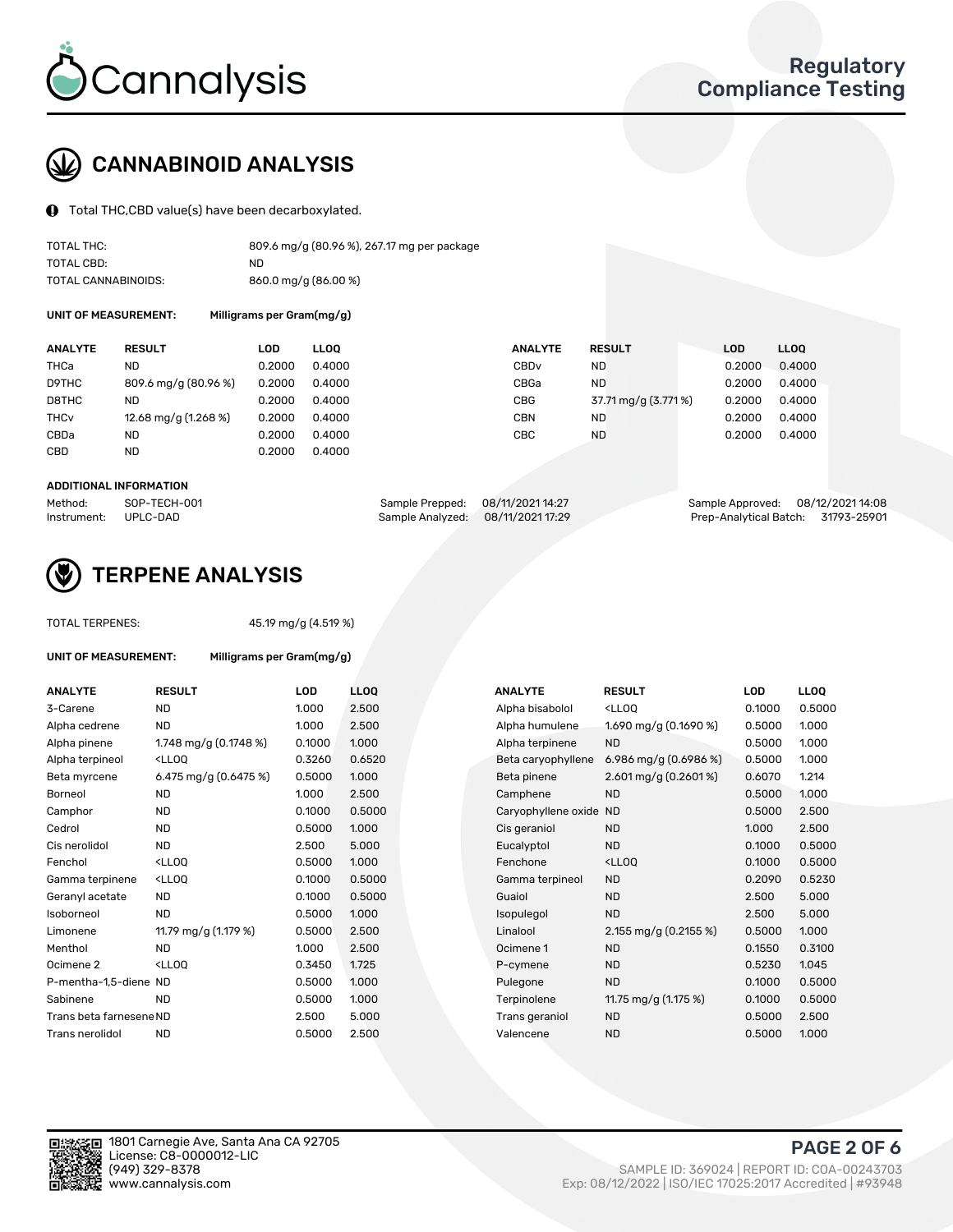

### Regulatory Compliance Testing

#### ADDITIONAL INFORMATION

Method: SOP-TECH-027 Sample Prepped: 08/11/2021 15:04 Sample Approved: 08/12/2021 14:33 Prep-Analytical Batch: 31784-25889



CHEMICAL RESIDUE ANALYSIS PASS

UNIT OF MEASUREMENT: Micrograms per Gram(ug/g)

| <b>ANALYTE</b>    | <b>RESULT</b> | LOD    | <b>LLOQ</b> | <b>ACTION LEVEL</b> |      | <b>ANALYTE</b>      | <b>RESULT</b> | LOD    | <b>LLOQ</b> | <b>ACTION LEVEL</b> |      |
|-------------------|---------------|--------|-------------|---------------------|------|---------------------|---------------|--------|-------------|---------------------|------|
| Abamectin         | <b>ND</b>     | 0.0200 | 0.0400      | 0.1000              | Pass | Acephate            | <b>ND</b>     | 0.0200 | 0.0400      | 0.1000              | Pass |
| Acequinocyl       | <b>ND</b>     | 0.0200 | 0.0400      | 0.1000              | Pass | Acetamiprid         | <b>ND</b>     | 0.0200 | 0.0400      | 0.1000              | Pass |
| Aldicarb          | <b>ND</b>     | 0.0200 | 0.0400      | 0.0                 | Pass | Azoxystrobin        | <b>ND</b>     | 0.0200 | 0.0400      | 0.1000              | Pass |
| Bifenazate        | <b>ND</b>     | 0.0200 | 0.0400      | 0.1000              | Pass | <b>Bifenthrin</b>   | <b>ND</b>     | 0.0200 | 0.0400      | 3.000               | Pass |
| <b>Boscalid</b>   | <b>ND</b>     | 0.0200 | 0.0400      | 0.1000              | Pass | Carbarvl            | <b>ND</b>     | 0.0200 | 0.0400      | 0.5000              | Pass |
| Carbofuran        | <b>ND</b>     | 0.0200 | 0.0400      | 0.0                 | Pass | Chlorantraniliprole | <b>ND</b>     | 0.0200 | 0.0400      | 10.00               | Pass |
| Clofentezine      | <b>ND</b>     | 0.0200 | 0.0400      | 0.1000              | Pass | Coumaphos           | <b>ND</b>     | 0.0200 | 0.0400      | 0.0                 | Pass |
| Cyfluthrin        | <b>ND</b>     | 0.4000 | 1.000       | 2.000               | Pass | Cypermethrin        | <b>ND</b>     | 0.4000 | 1.000       | 1.000               | Pass |
| Daminozide        | <b>ND</b>     | 0.0200 | 0.0400      | 0.0                 | Pass | Diazinon            | <b>ND</b>     | 0.0200 | 0.0400      | 0.1000              | Pass |
| <b>Dichlorvos</b> | <b>ND</b>     | 0.0200 | 0.0400      | 0.0                 | Pass | Dimethoate          | <b>ND</b>     | 0.0200 | 0.0400      | 0.0                 | Pass |
| Dimethomorph      | <b>ND</b>     | 0.0200 | 0.0400      | 2.000               | Pass | <b>Ethoprophos</b>  | <b>ND</b>     | 0.0200 | 0.0400      | 0.0                 | Pass |
| Etofenprox        | <b>ND</b>     | 0.0200 | 0.0400      | 0.0                 | Pass | Etoxazole           | <b>ND</b>     | 0.0200 | 0.0400      | 0.1000              | Pass |
| Fenhexamid        | <b>ND</b>     | 0.0200 | 0.0400      | 0.1000              | Pass | Fenoxycarb          | <b>ND</b>     | 0.0200 | 0.0400      | 0.0                 | Pass |
| Fenpyroximate     | <b>ND</b>     | 0.0200 | 0.0400      | 0.1000              | Pass | Fipronil            | <b>ND</b>     | 0.0400 | 0.1000      | 0.0                 | Pass |
| Flonicamid        | <b>ND</b>     | 0.0200 | 0.0400      | 0.1000              | Pass | Fludioxonil         | <b>ND</b>     | 0.0200 | 0.0400      | 0.1000              | Pass |
| Hexythiazox       | <b>ND</b>     | 0.0200 | 0.0400      | 0.1000              | Pass | Imazalil            | <b>ND</b>     | 0.0200 | 0.0400      | 0.0                 | Pass |
| Imidacloprid      | <b>ND</b>     | 0.0200 | 0.0400      | 5.000               | Pass | Kresoxim methyl     | <b>ND</b>     | 0.0200 | 0.0400      | 0.1000              | Pass |
| Malathion         | <b>ND</b>     | 0.0200 | 0.0400      | 0.5000              | Pass | Metalaxyl           | <b>ND</b>     | 0.0200 | 0.0400      | 2.000               | Pass |
| Methiocarb        | <b>ND</b>     | 0.0200 | 0.0400      | 0.0                 | Pass | Methomyl            | <b>ND</b>     | 0.0200 | 0.0400      | 1.000               | Pass |
| Mevinphos         | <b>ND</b>     | 0.0200 | 0.0400      | 0.0                 | Pass | Myclobutanil        | <b>ND</b>     | 0.0200 | 0.0400      | 0.1000              | Pass |
| Naled             | <b>ND</b>     | 0.0200 | 0.0400      | 0.1000              | Pass | Oxamyl              | <b>ND</b>     | 0.0200 | 0.0400      | 0.5000              | Pass |
| Paclobutrazol     | <b>ND</b>     | 0.0200 | 0.0400      | 0.0                 | Pass | Permethrins         | <b>ND</b>     | 0.0400 | 0.1000      | 0.5000              | Pass |
| Phosmet           | <b>ND</b>     | 0.0200 | 0.0400      | 0.1000              | Pass | Piperonyl butoxide  | <b>ND</b>     | 0.0200 | 0.0400      | 3.000               | Pass |
| Prallethrin       | <b>ND</b>     | 0.0200 | 0.0400      | 0.1000              | Pass | Propiconazole       | <b>ND</b>     | 0.0200 | 0.0400      | 0.1000              | Pass |
| Propoxur          | <b>ND</b>     | 0.0200 | 0.0400      | 0.0                 | Pass | Pyrethrins          | <b>ND</b>     | 0.0200 | 0.0400      | 0.5000              | Pass |
| Pyridaben         | <b>ND</b>     | 0.0200 | 0.0400      | 0.1000              | Pass | Spinetoram          | <b>ND</b>     | 0.0200 | 0.0400      | 0.1000              | Pass |
| Spinosad          | <b>ND</b>     | 0.0300 | 0.0700      | 0.1000              | Pass | Spiromesifen        | <b>ND</b>     | 0.0200 | 0.0400      | 0.1000              | Pass |
| Spirotetramat     | <b>ND</b>     | 0.0200 | 0.0400      | 0.1000              | Pass | Spiroxamine         | <b>ND</b>     | 0.0200 | 0.0400      | 0.0                 | Pass |
| Tebuconazole      | <b>ND</b>     | 0.0200 | 0.0400      | 0.1000              | Pass | Thiacloprid         | <b>ND</b>     | 0.0200 | 0.0400      | 0.0                 | Pass |
| Thiamethoxam      | <b>ND</b>     | 0.0200 | 0.0400      | 5.000               | Pass | Trifloxystrobin     | <b>ND</b>     | 0.0200 | 0.0400      | 0.1000              | Pass |

### ADDITIONAL INFORMATION

Method: SOP-TECH-002 Sample Prepped: 08/11/2021 15:56 Sample Approved: 08/12/2021 16:20 Prep-Analytical Batch: 31802-25895

PAGE 3 OF 6

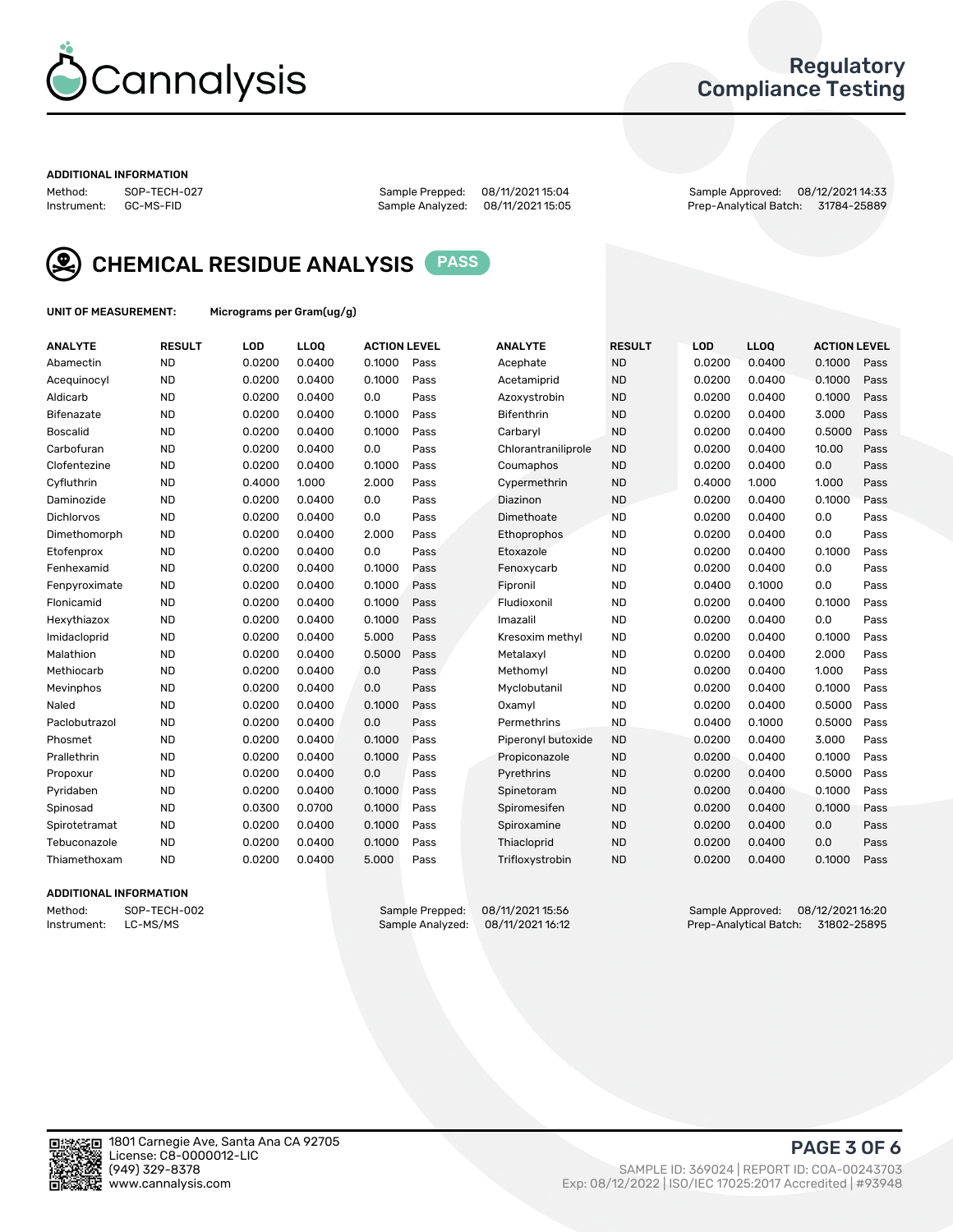

## CHEMICAL RESIDUE GC ANALYSIS PASS

| UNIT OF MEASUREMENT: |               | Micrograms per Gram $(uq/q)$ |             |                     |      |                |               |        |             |                     |      |
|----------------------|---------------|------------------------------|-------------|---------------------|------|----------------|---------------|--------|-------------|---------------------|------|
| <b>ANALYTE</b>       | <b>RESULT</b> | LOD                          | <b>LLOO</b> | <b>ACTION LEVEL</b> |      | <b>ANALYTE</b> | <b>RESULT</b> | LOD    | <b>LLOO</b> | <b>ACTION LEVEL</b> |      |
| Captan               | <b>ND</b>     | 0.1000                       | 0.2000      | 0.7000              | Pass | Chlordane      | <b>ND</b>     | 0.0109 | 0.0136      | 0.0                 | Pass |
| Methyl parathion     | <b>ND</b>     | 0.0400                       | 0.1000      | 0.0                 | Pass | <b>PCNB</b>    | <b>ND</b>     | 0.0200 | 0.0400      | 0.1000              | Pass |

### ADDITIONAL INFORMATION

Instrument: GC-MS/MS Sample Analyzed: 08/11/2021 16:13 Prep-Analytical Batch: 31803-25896

| epped:  | 08/11/2021 15:57 |  |
|---------|------------------|--|
| alyzed: | 08/11/2021 16:13 |  |
|         |                  |  |

Chlorfenapyr ND 0.0800 0.1000 0.0 Pass Chlorpyrifos ND 0.0800 0.1000 0.0 Pass

Method: SOP-TECH-010 Sample Prepped: 08/11/2021 15:57 Sample Approved: 08/12/2021 12:45



UNIT OF MEASUREMENT: Micrograms per Gram(ug/g)

| <b>ANALYTE</b>       | <b>RESULT</b> | LOD    | <b>LLOO</b> | <b>ACTION LEVEL</b> |      | <b>ANALYTE</b>           | <b>RESULT</b> | <b>LOD</b> | <b>LLOO</b> | <b>ACTION LEVEL</b> |      |
|----------------------|---------------|--------|-------------|---------------------|------|--------------------------|---------------|------------|-------------|---------------------|------|
| Acetone              | <b>ND</b>     | 50.00  | 100.0       | 5000                | Pass | Acetonitrile             | <b>ND</b>     | 50.00      | 100.0       | 410.0               | Pass |
| Benzene              | <b>ND</b>     | 0.5000 | 1.000       | 1.000               | Pass | <b>Butane</b>            | <b>ND</b>     | 50.00      | 100.0       | 5000                | Pass |
| Chloroform           | <b>ND</b>     | 0.5000 | 1.000       | 1.000               | Pass | Ethanol                  | <b>ND</b>     | 50.00      | 100.0       | 5000                | Pass |
| <b>Ethyl Acetate</b> | <b>ND</b>     | 50.00  | 100.0       | 5000                | Pass | <b>Ethyl Ether</b>       | <b>ND</b>     | 50.00      | 100.0       | 5000                | Pass |
| Ethylene oxide       | <b>ND</b>     | 0.5000 | 1.000       | 1.000               | Pass | Heptane                  | <b>ND</b>     | 50.00      | 100.0       | 5000                | Pass |
| Hexane               | <b>ND</b>     | 50.00  | 100.0       | 290.0               | Pass | <b>Isopropyl Alcohol</b> | <b>ND</b>     | 50.00      | 100.0       | 5000                | Pass |
| Methanol             | <b>ND</b>     | 50.00  | 100.0       | 3000                | Pass | Methylene chloride       | <b>ND</b>     | 0.5000     | 1.000       | 1.000               | Pass |
| Pentane              | <b>ND</b>     | 50.00  | 100.0       | 5000                | Pass | Propane                  | <b>ND</b>     | 50.00      | 200.0       | 5000                | Pass |
| Toluene              | <b>ND</b>     | 50.00  | 100.0       | 890.0               | Pass | Xvlenes                  | <b>ND</b>     | 50.08      | 100.0       | 2170                | Pass |
| Trichloroethylene    | <b>ND</b>     | 0.5000 | 1.000       | 1.000               | Pass | 1.2-Dichloroethane       | <b>ND</b>     | 0.5000     | 1.000       | 1.000               | Pass |

#### ADDITIONAL INFORMATION

Method: SOP-TECH-021 Sample Prepped: 08/11/2021 15:04 Sample Approved: 08/12/2021 11:18<br>Instrument: HS-GC-MS/FID Sample Analyzed: 08/11/2021 15:04 Prep-Analytical Batch: 31783-25888 Prep-Analytical Batch: 31783-25888



UNIT OF MEASUREMENT: Cycle Threshold (Ct)

| <b>ANALYTE</b> | <b>RESULT</b>                 | LOD   | <b>LLOO</b> |     | <b>ACTION LEVEL</b> | <b>ANALYTE</b>   | <b>RESULT</b> | LOD   | <b>LLOO</b>            |                  | <b>ACTION LEVEL</b> |
|----------------|-------------------------------|-------|-------------|-----|---------------------|------------------|---------------|-------|------------------------|------------------|---------------------|
| A.fumigatus    | <b>ND</b>                     | 33.00 | 0.0         | 0.0 | Pass                | A. flavus        | <b>ND</b>     | 33.00 | 0.0                    | 0.0              | Pass                |
| A. niger       | <b>ND</b>                     | 33.00 | 0.0         | 0.0 | Pass                | A. terreus       | <b>ND</b>     | 33.00 | 0.0                    | 0.0              | Pass                |
| <b>STEC</b>    | <b>ND</b>                     | 33.00 | 0.0         | 0.0 | Pass                | Salmonella spp   | <b>ND</b>     | 33.00 | 0.0                    | 0.0              | Pass                |
|                | <b>ADDITIONAL INFORMATION</b> |       |             |     |                     |                  |               |       |                        |                  |                     |
| Method:        | SOP-TECH-016, SOP-TECH-022    |       |             |     | Sample Prepped:     | 08/12/2021 07:51 |               |       | Sample Approved:       | 08/12/2021 18:17 |                     |
| Instrument:    | aPCR                          |       |             |     | Sample Analyzed:    | 08/12/2021 07:52 |               |       | Prep-Analytical Batch: |                  | 31807-25908         |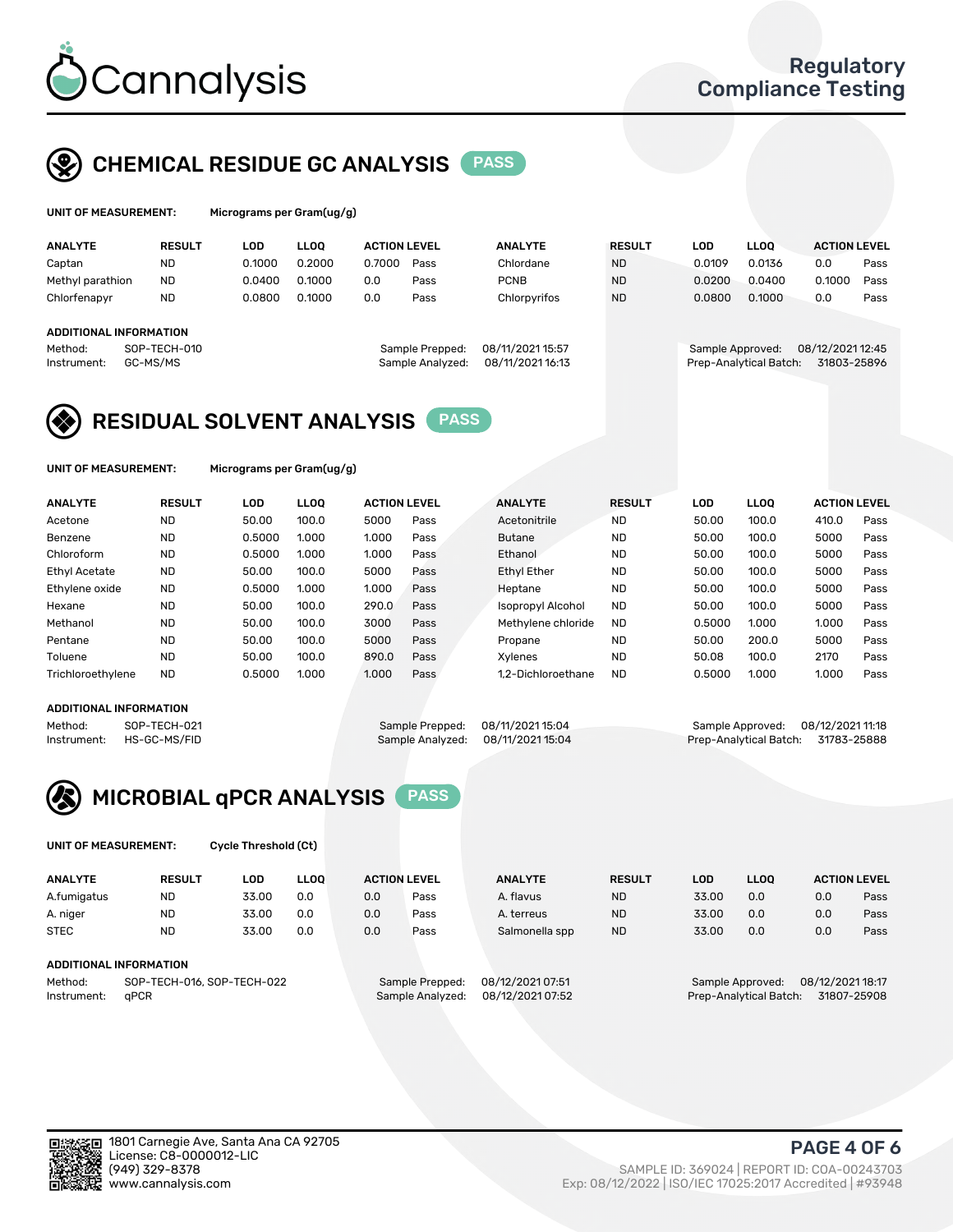



| UNIT OF MEASUREMENT:                                                                                |                                                                                                                                                                             | Micrograms per Gram(ug/g) |                                      |                     |                  |                        |                                 |                  |                        |                     |      |
|-----------------------------------------------------------------------------------------------------|-----------------------------------------------------------------------------------------------------------------------------------------------------------------------------|---------------------------|--------------------------------------|---------------------|------------------|------------------------|---------------------------------|------------------|------------------------|---------------------|------|
| <b>ANALYTE</b>                                                                                      | <b>RESULT</b>                                                                                                                                                               | <b>LOD</b>                | <b>LLOO</b>                          | <b>ACTION LEVEL</b> |                  | <b>ANALYTE</b>         | <b>RESULT</b>                   | <b>LOD</b>       | <b>LLOO</b>            | <b>ACTION LEVEL</b> |      |
| Arsenic                                                                                             | <b>ND</b>                                                                                                                                                                   | 0.0120                    | 0.1000                               | 0.2000              | Pass             | Cadmium                | <b>ND</b>                       | 0.0072           | 0.0500                 | 0.2000              | Pass |
| Lead                                                                                                | <lloo< td=""><td>0.0068</td><td>0.0500</td><td>0.5000</td><td>Pass</td><td>Mercury</td><td><b>ND</b></td><td>0.0060</td><td>0.0500</td><td>0.1000</td><td>Pass</td></lloo<> | 0.0068                    | 0.0500                               | 0.5000              | Pass             | Mercury                | <b>ND</b>                       | 0.0060           | 0.0500                 | 0.1000              | Pass |
| Method:<br>Instrument:                                                                              | <b>ADDITIONAL INFORMATION</b><br>SOP-TECH-013<br>Sample Prepped:<br>ICP-MS<br>Sample Analyzed:                                                                              |                           | 08/12/2021 11:30<br>08/12/2021 11:31 |                     | Sample Approved: | Prep-Analytical Batch: | 08/12/2021 14:20<br>31814-25920 |                  |                        |                     |      |
|                                                                                                     |                                                                                                                                                                             |                           |                                      |                     |                  |                        |                                 |                  |                        |                     |      |
| <b>MYCOTOXINS ANALYSIS</b><br><b>PASS</b><br>UNIT OF MEASUREMENT:<br>Micrograms per Kilogram(ug/kg) |                                                                                                                                                                             |                           |                                      |                     |                  |                        |                                 |                  |                        |                     |      |
|                                                                                                     |                                                                                                                                                                             |                           |                                      |                     |                  |                        |                                 |                  |                        |                     |      |
| <b>ANALYTE</b>                                                                                      | <b>RESULT</b>                                                                                                                                                               | <b>LOD</b>                | <b>LLOO</b>                          | <b>ACTION LEVEL</b> |                  | <b>ANALYTE</b>         | <b>RESULT</b>                   | <b>LOD</b>       | <b>LLOO</b>            | <b>ACTION LEVEL</b> |      |
| Aflatoxin B1                                                                                        | <b>ND</b>                                                                                                                                                                   | 1.000                     | 2.000                                |                     | N/A              | Aflatoxin B2           | <b>ND</b>                       | 2.000            | 5.000                  |                     | N/A  |
| Aflatoxin G1                                                                                        | <b>ND</b>                                                                                                                                                                   | 2.000                     | 5.000                                |                     | N/A              | Aflatoxin G2           | <b>ND</b>                       | 2.000            | 5.000                  |                     | N/A  |
| <b>Total Aflatoxins</b>                                                                             | <b>ND</b>                                                                                                                                                                   | 10.00                     | 14.00                                | 20.00               | Pass             | Ochratoxin A           | <b>ND</b>                       | 1.000            | 2.000                  | 20.00               | Pass |
| <b>ADDITIONAL INFORMATION</b>                                                                       |                                                                                                                                                                             |                           |                                      |                     |                  |                        |                                 |                  |                        |                     |      |
| Method:                                                                                             | SOP-TECH-020                                                                                                                                                                |                           |                                      |                     | Sample Prepped:  | 08/11/2021 15:56       |                                 | Sample Approved: |                        | 08/12/2021 12:43    |      |
| Instrument:                                                                                         | LC-MS/MS                                                                                                                                                                    |                           |                                      |                     | Sample Analyzed: | 08/11/2021 16:23       |                                 |                  | Prep-Analytical Batch: | 31785-25897         |      |

### FILTH & FOREIGN MATERIAL ANALYSIS PASS Q

UNIT OF MEASUREMENT: Filth and Foreign Matter (%, #/3g)

| <b>ANALYTE</b>                                              | <b>RESULT</b> | LOD | <b>LLOO</b> | <b>ACTION LEVEL</b>                                                         |      | <b>ANALYTE</b> | <b>RESULT</b> | LOD                                                                           | <b>LLOO</b> | <b>ACTION LEVEL</b> |      |
|-------------------------------------------------------------|---------------|-----|-------------|-----------------------------------------------------------------------------|------|----------------|---------------|-------------------------------------------------------------------------------|-------------|---------------------|------|
| IF RH ME                                                    | ND            | 0.0 | 0.0         | 1.000                                                                       | Pass | <b>IFM</b>     | <b>ND</b>     | 0.0                                                                           | 0.0         | 25.00               | Pass |
| Mold                                                        | <b>ND</b>     | 0.0 | 0.0         | 25.00                                                                       | Pass | <b>SSCD</b>    | <b>ND</b>     | 0.0                                                                           | 0.0         | 25.00               | Pass |
| <b>ADDITIONAL INFORMATION</b>                               |               |     |             |                                                                             |      |                |               |                                                                               |             |                     |      |
| Method:<br>SOP-TECH-009<br>Instrument:<br>Visual Inspection |               |     |             | 08/11/2021 14:39<br>Sample Prepped:<br>08/11/2021 14:40<br>Sample Analyzed: |      |                |               | 08/11/2021 14:44<br>Sample Approved:<br>31798-25887<br>Prep-Analytical Batch: |             |                     |      |